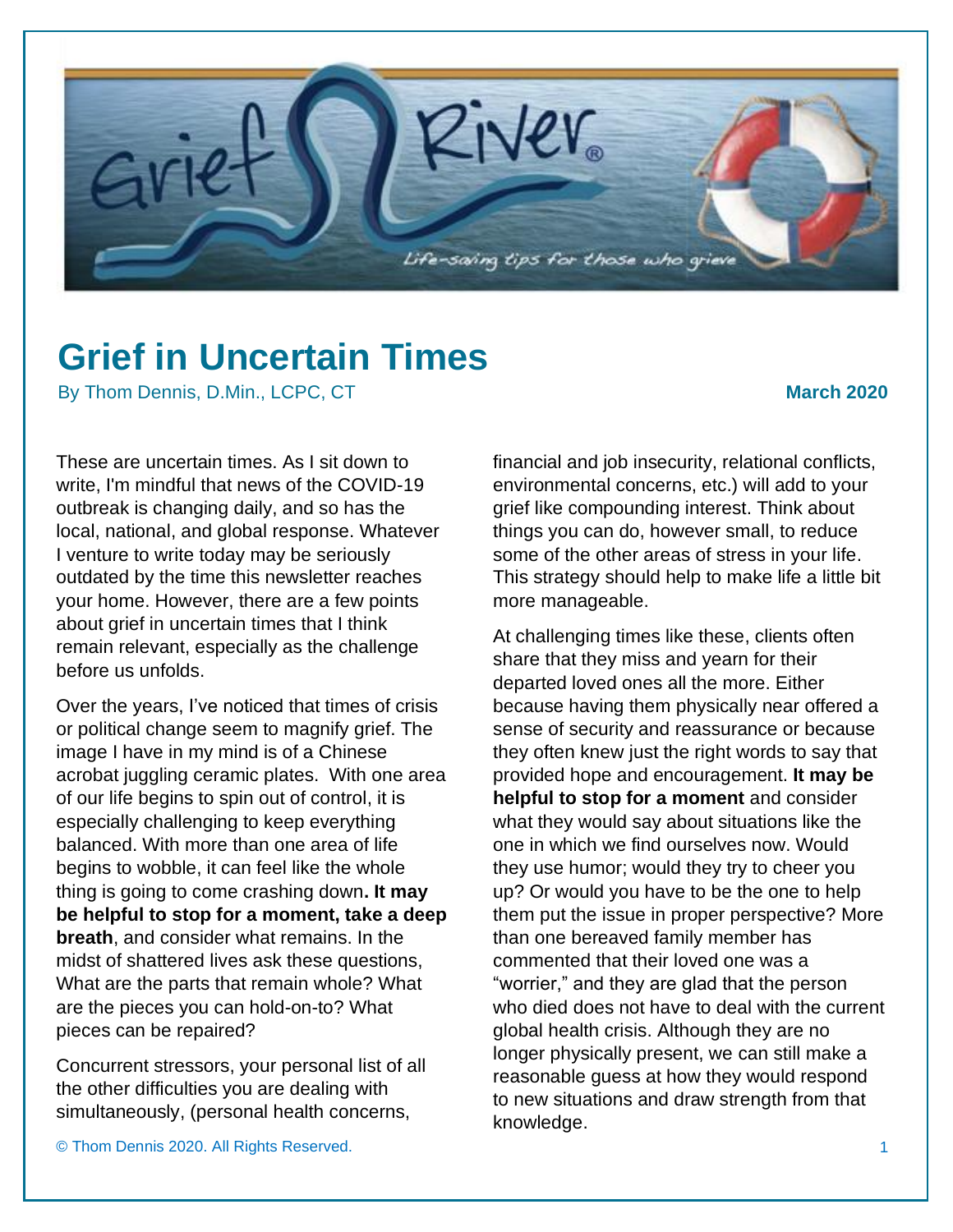When meeting a client for the first time, one question I always ask is, "Are you currently retired or not working outside the home?" I ask that question because social isolation is one of the significant challenges for people who grieve. For many of us, our initial tendency is to withdraw from society for a while to tend to our wounds. We don't have the energy to engage with the world, we don't feel motivated to do much of anything, and we certainly don't feel like celebrating. I support this instinct. Historical and cross-cultural mourning customs bear this out. We need time to grieve. We need time to absorb the impact of the loss and to regain the strength required to face the world without that special someone by our side. However, we must also balance this survivor's instinct with the consolation that comes from being with people who love and support us.

Additionally, meaningful work (paid or volunteer) provides us not only with a muchneeded distraction from being deluged by grief 24/7, work also gives us a sense of efficacy, direction, and purpose. Even taking the dog for a walk provides us with the chance, if only momentarily, to get out of the house and get some fresh air. With restaurants, bars, and other public venues closed, social gatherings to celebrate joyful milestones like birthdays and anniversaries are also limited. Quarantine, selfimposed or ordered by medical or civil decree, adds a whole other layer to the burden of bereavement. **It may be helpful to stop for a moment** and consider ways to connect with others that do not require physical contact. For your mental and emotional wellbeing, you need to make a concerted effort to reach out to others, write lengthy letters to loved ones, reconnect with old friends you haven't seen for the longest time, check-in by phone with sick or elderly relatives and neighbors daily. Surprisingly, even something you do alone like

researching your family's genealogy online can also help you feel more connected.

Faith communities around the country and the globe have been canceling all public worship services until further notice. That also includes funerals. If your loved one has died recently (one of the 7,000 Americans who die each day from causes other than the Novel Coronavirus,) you may not have been able to hold a proper funeral, Shiva, Celebration of Life, or other type of public memorial service. I am certain phone calls, newspaper obituaries, old-fashioned written announcements, and other forms of electronic media can help to communicate your sad news. My hope is that the email and Facebook replies will communicate the communities concern and offer some degree of condolence. Many funeral homes are trying to respond by offering livestreaming services, and small, private, family gatherings are still able to occur. However, I can only imagine how this adds to your sense of loss.

The current situation also calls to my mind something I read a while back in a book by Ronald Grimes, Ph.D. He suggests, *"Our definitions of death rituals must be large enough to include not only ritualized preparations for death and rites performed near the time of death but also ritual activities that follow long after the occasion of a person's death."* <sup>1</sup>His point reminds me how our dominant culture, which emphasizes the need to recover quickly and return to functioning at pre-loss levels, in other words to "let go and move on," has mostly abandoned mourning rituals that extend beyond the first few days or weeks following the death of a loved one.<sup>i</sup> However, it seems essential for me to point out that the restrictions imposed on existing rituals do not prevent us from getting creative and using our imposed isolation time to design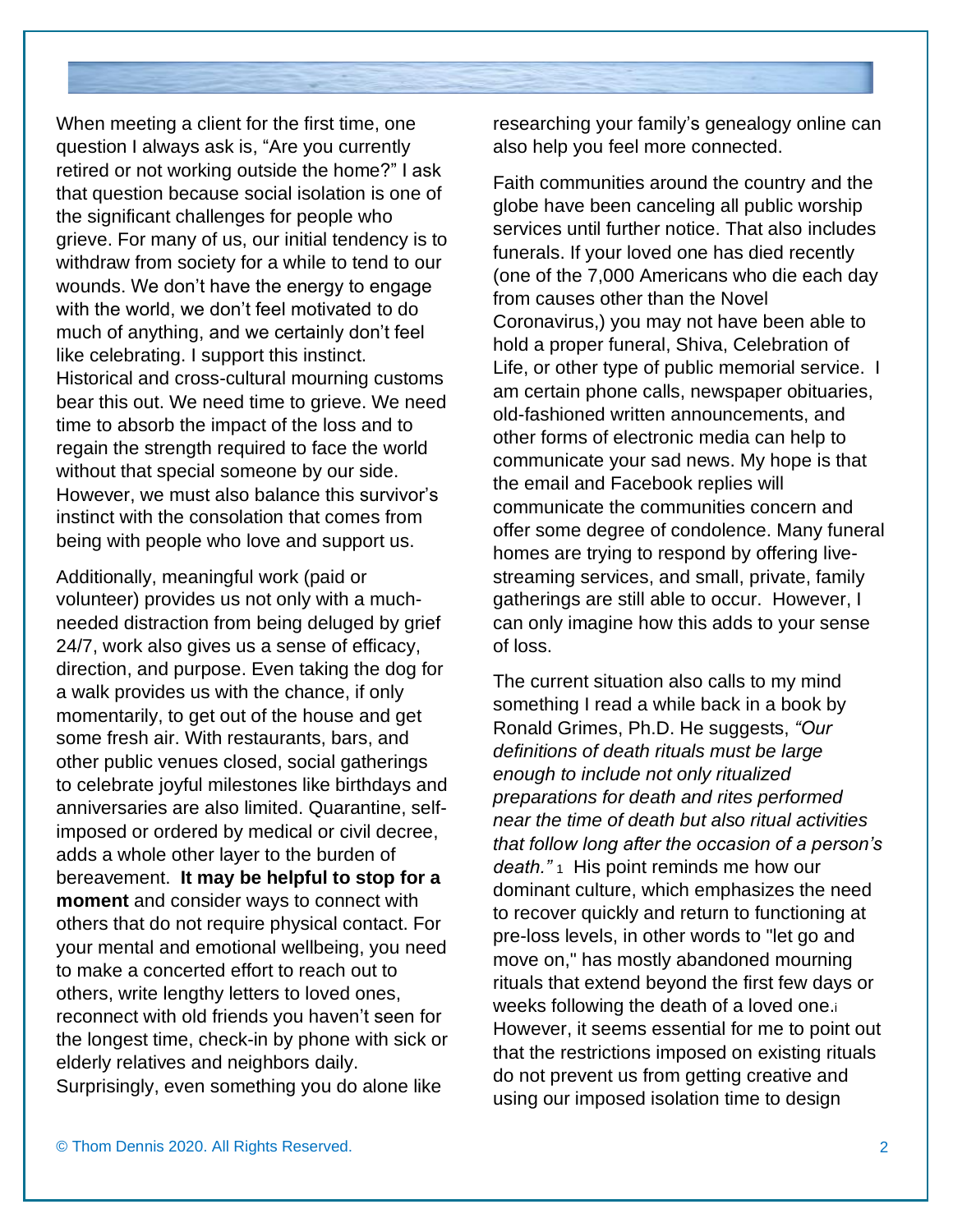personally meaningful rituals of remembrance that can be enacted at some later date. **It may also be helpful to stop for a moment** and consider things you can do right now, at home to 1. honor the memory of the person who died, and 2. provide solace to yourself and others impacted by their life and death. Rituals do not require the use of incense and engaging the services of people wearing robes. They can be as simple as lighting a candle and as elaborate as writing and staging a memorial opera.

## **Sharing in the suffering of others**

As I suggested earlier, an initial response to loss is often to withdraw. Another seemingly primal reflex is to lash-out like a wounded animal. We are less patient with strangers, more irritable with loved ones, and frustrated at everything. Consequently, we shake our fists at the sky. This may be the reaction that is often referred to as the *anger stage* in Dr. Elizabeth Kübler-Ross' 5 staged framework for understanding death and grief. While outdated, her model persists in the minds of many because when death occurs, we feel threatened physically and existentially; robbed of the friendship and affection of someone whom we love, we get *angry*! We demand someone be held accountable and answer for the crime.

While both are legitimate and situationally appropriate reactions, I am also sure that we cannot remain wrapped in these emotions indefinitely. If we stayed in that dark cave of isolation and anger for too long, it would be the death of us. However, if we honor our emotions, that means to give ourselves permission to feel whatever we feel and find healthy ways to express them, then these emotions will naturally mellow in a fermentation process that also involves two other ingredients, thoughtful reflection and time.

Having sat in my counseling office and participated in grief support groups listening to grief-wounded clients for the past fifteen years, I've learned that when grief is raw and new, hearing the stories of other peoples grief can be overwhelming. Every morning in the news we see the numbers of sick and dying multiply and I must caution you to guard your hearts from the temptation of giving into despair.

While I've come to believe that our individual losses cause lacerations to the heart that will never fully heal, hope can also be found when our sorrow is laid bare. A favorite quote by the poet T. J. Melvin illustrates this point; *"It is a misconception to suggest that time will heal the wounds of grief. I imagine a small cleft in the heart will always remain un-mended so that compassion for others can take wing, and love will return to roost."* That cleft in the heart gives vent to the grief we will inevitably feel periodically for years to come, on holidays and birthdays, at weddings, graduations, and other family celebrations, as well as the challenging times, like this global pandemic in which we currently find ourselves. As Shakespeare suggested in *Macbeth*, we must "*Give sorrow words; the grief that does not speak knits up the o-er wrought heart and bids it break*."

That cleft, our personal pain made visible to others, can also suddenly lead to an epiphany; "Oh, I see you more clearly now. You, too, have been wounded by loss. You, too, have felt the pain of separation." And instantaneously, a connection is made, a bond forged in empathy by shared suffering becomes a bridge capable of spanning the fogfilled gorge left by loss. If grief teaches us anything, and I'm certain grief teaches us many things, but if grief teaches us anything it is that the only balm for our wounded hearts is compassion; compassion for ourselves and others. Compassion compels us to rise from